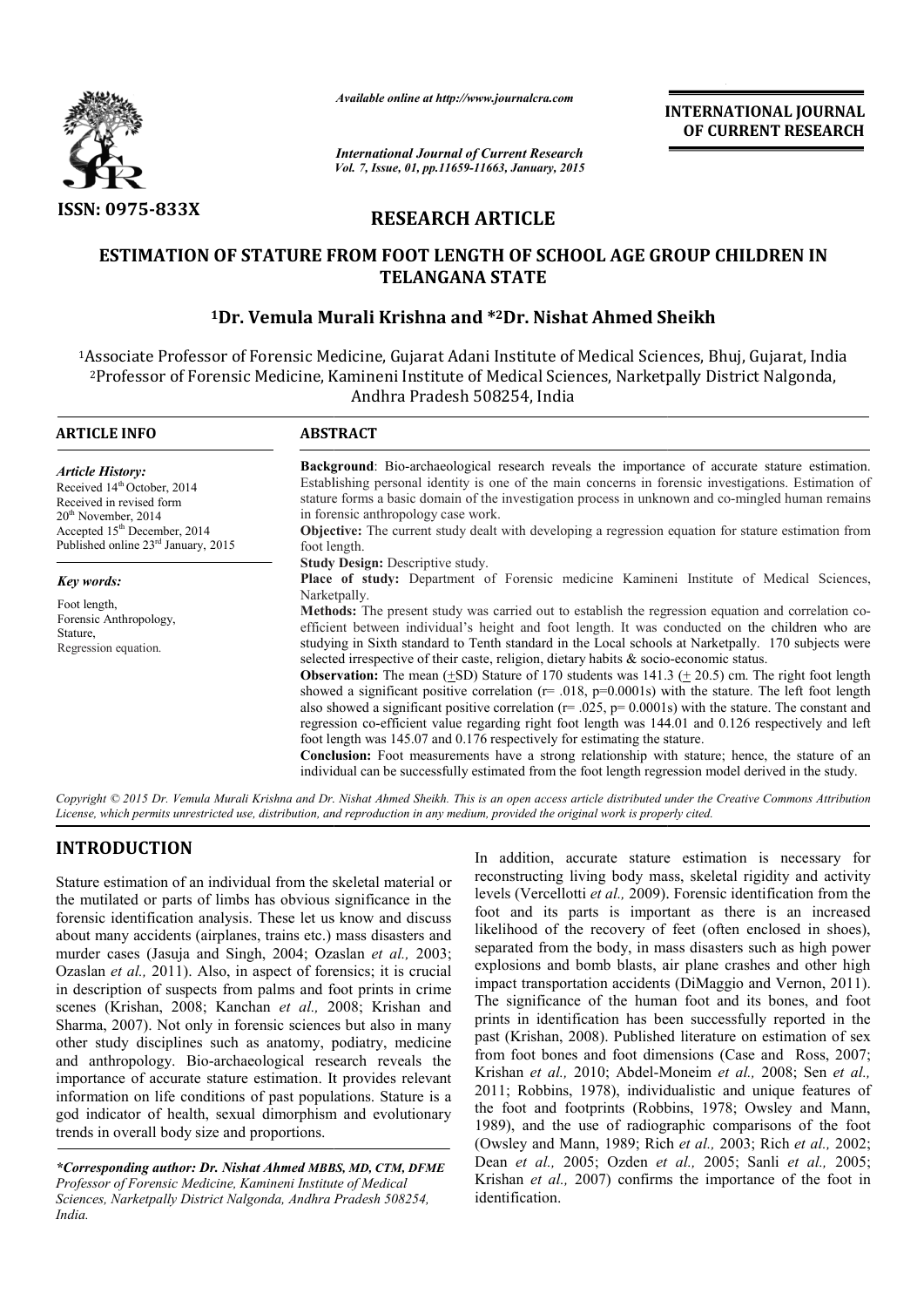Stature estimation is commonly reported in forensic case work pertaining to adult populations and less commonly in sub-adult cases. Even the earlier studies on estimation of stature from foot measurements were conducted on adult populations (Sen and Ghosh, 2008; Zeybek *et al.,* 2008; Kanchan *et al.,* 2008; Jasuja *et al.,* 1991; Saxena, 1984; Qamra *et al.,* 1986; Gorden *et al.,* 1989; Kewal Krishan, 2007; Macdonnel, 1901). Studies to establish standards for stature estimation in a sub-adult population are essential as the formula derived for stature estimation in the adult population cannot be applied to subadults. In the case of growing individuals, it is probably more useful to estimate age than stature. Once the age is established, estimation of stature can reduce the pool of possible victim matches even further. In this study, it was aimed to evaluate the predictive role of foot dimensions in stature estimation.

#### **Aims and objectives**

The present study is conducted on the children in the secondary school, who are aged between 11 and 16 years to establish the relation between the foot length and height and to get regression formula in this relation.

### **MATERIALS AND METHODS**

Present study is made on the children who are studying in Sixth standard to Tenth standard in the Local schools at Narketpally. 170 subjects were selected irrespective of their caste, religion, dietary habits and socio-economic status. Sufficient permissions and consents are procured before the measurements of the children are taken and clearance from the Institutional Ethical committee is obtained in advance. Stature; using the stadio-meter, the subject was made to stand barefoot in the standard standing position on its baseboard. Both feet are in close contact with each other and head oriented in Frankfurt's plane. The height was then recorded in centimeter from the standing surface to the vertex in the weight bearing position of foot. The length of the foot was measured by a foot caliper. It was measured by making the subject sitting in a relaxed position with equal weight on both foot, ankle was perpendicular to the foot, after taking off the shoes and the stockings. The fixed jaw of the caliper was placed on pternion (most posterior and prominent point of the heel) (Kanchan *et al.,* 2008) and the sliding jaw was fixed on acropodion (tip of the most protruded first or second toe) (Kanchan *et al.,* 2008). Caliper was kept parallel to the long axis of the foot10. Length of both right and left foot were measured. The measurement of height and foot length was carried out at a particular period of time 10am to 1pm to avoid diurnal variations.

In vernier caliper, Length  $=$  reading of the main scale  $+$  vernier coincidence x vernier constant + mechanical error. (Here vernier constant  $= 0.01$  and mechanical error  $= 0$ ) Calculation of stature using regression equation: Stature = value of constant + regression coefficient x foot length. Value of the constant and regression coefficient was calculated using SPSS Version 19 program.

#### **Inclusion criteria**

All children, both boys and girls studying in sixth to tenth classes from the local government schools are selected, irrespective of their socio-economic standards. The ages of these children are falling between 11 years and 16 years.

#### **Exclusion criteria**

Children morphologically showing the congenital malformations, Dwarfism / Achondroplasia, features of nutritional deficiencies and injuries to extremities are not included in the present study.

#### **Data Analysis**

Data thus collected was analyzed using SPSS version 19. The mean values and the standard deviations were calculated for stature and foot length. Correlation of the foot length with the stature was assessed. Regression co-efficient and constant was calculated for estimating stature through regression equation from foot length. The effectiveness of regression equation was tested by significance Z test.

#### **Observation**

Total 170 children are measured in various age groups starting from 11 years to 16 years who are school going children. Girls are 88 and Boys are 82 among them. Heights of individual are varying irrespective of age and sex.



**Fig. 1. Class wise Strength of Students**



**Fig. 2. Age and Sex Distribution of the Students**

The mean  $(+SD)$  Stature of 170 students was 141.3  $(+ 20.5)$ cm. The stature showed significant positive correlation with foot length as shown in Table 1. Table 1 shows the range and mean (+SD) of foot length, constant, regression co-efficient and r (Correlation co-efficient) value with level of significance.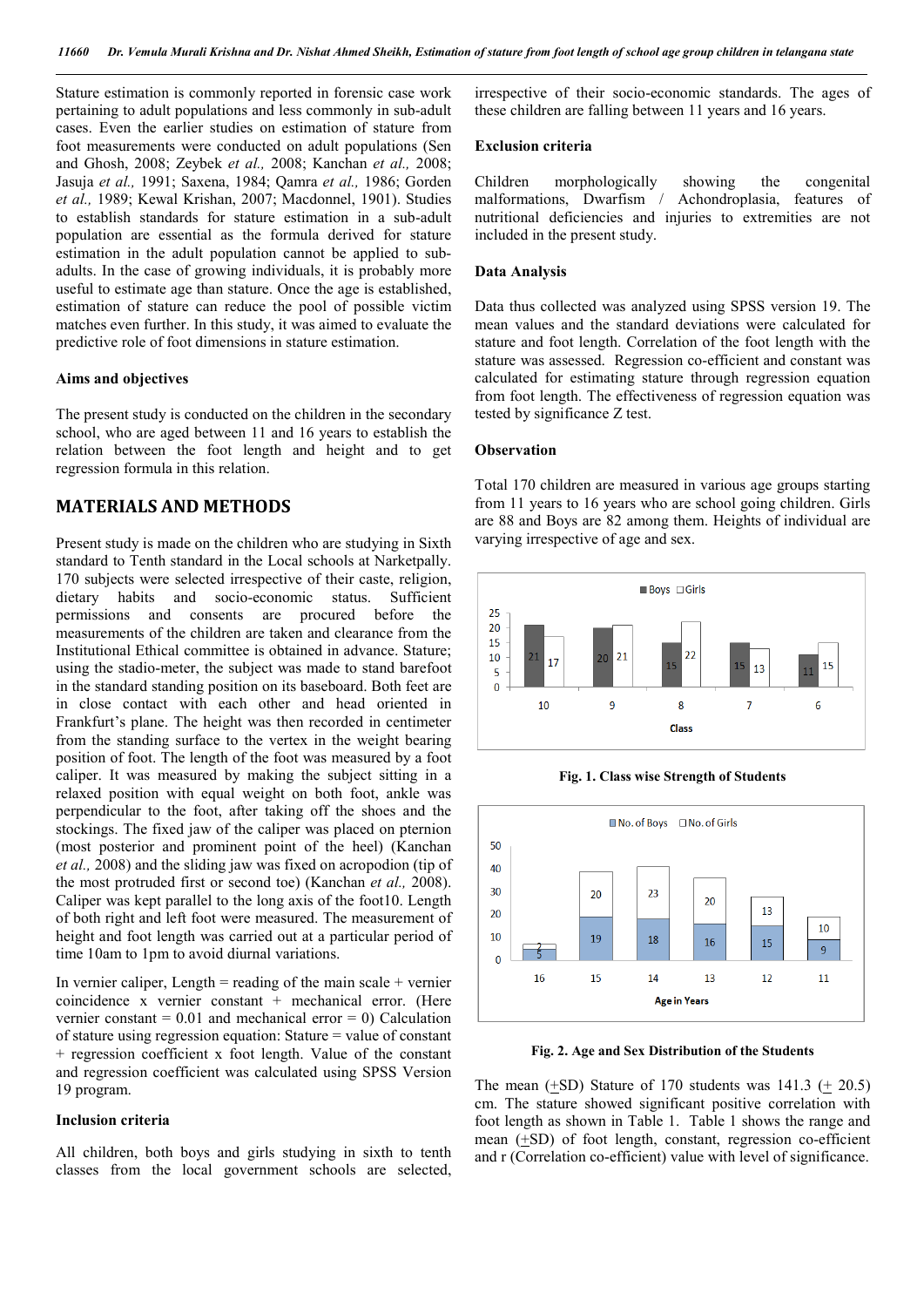

| Variables         |                | Measurement in cm |        | <b>Regression Coefficient</b> | Correlations with stature |                       |
|-------------------|----------------|-------------------|--------|-------------------------------|---------------------------|-----------------------|
|                   | Range          | $Mean + SD$       |        |                               |                           | p-value               |
| Stature           | $91.3 - 181.1$ | $141.3 + 20.5$    |        |                               |                           |                       |
| Right Foot Length | $13 - 27.4$    | $21.1 + 2.95$     | 144.01 | 0.126                         | $0.018*$                  | 0.0001 <sup>s</sup>   |
| Left Foot Length  | $13.1 - 27.3$  | $21.1 + 2.96$     | 145.07 | 0.176                         | $0.025*$                  | $0.0001$ <sup>s</sup> |

\*= Correlation is significant at the 0.01 level (2 tailed), S= Significant, r = Pearson's correlation stature (cm)



**Fig. 3. Scatter diagram with regression analysis showing significant positive correlation between the stature and right foot length (r= 0.018 and p=0.0001s) stature (cm)**



**Fig. 4. Scatter diagram with regression analysis showing significant positive correlation between the stature and right foot length (r= 0.025 and p=0.0001s) stature (cm)**

**Table 2. Comparison between calculated\* Stature and measured stature**

| Variables from which stature was estimated | Measured in cm |                | Estimated stature in cm |                | Significance of difference |
|--------------------------------------------|----------------|----------------|-------------------------|----------------|----------------------------|
|                                            | Range          | Mean +SD       | Range                   | Mean $+SD$     |                            |
| Right Foot Length                          | $91.3 - 181.1$ | $141.3 + 20.5$ | $116.6 - 141.3$         | 122.9+3.27     | $0.0006^{NS}$              |
| Left Foot Length                           | $91.3 - 181.1$ | $141.3 + 20.5$ | 117.7-131.9             | $123.9 + 2.96$ | $0.0006^{NS}$              |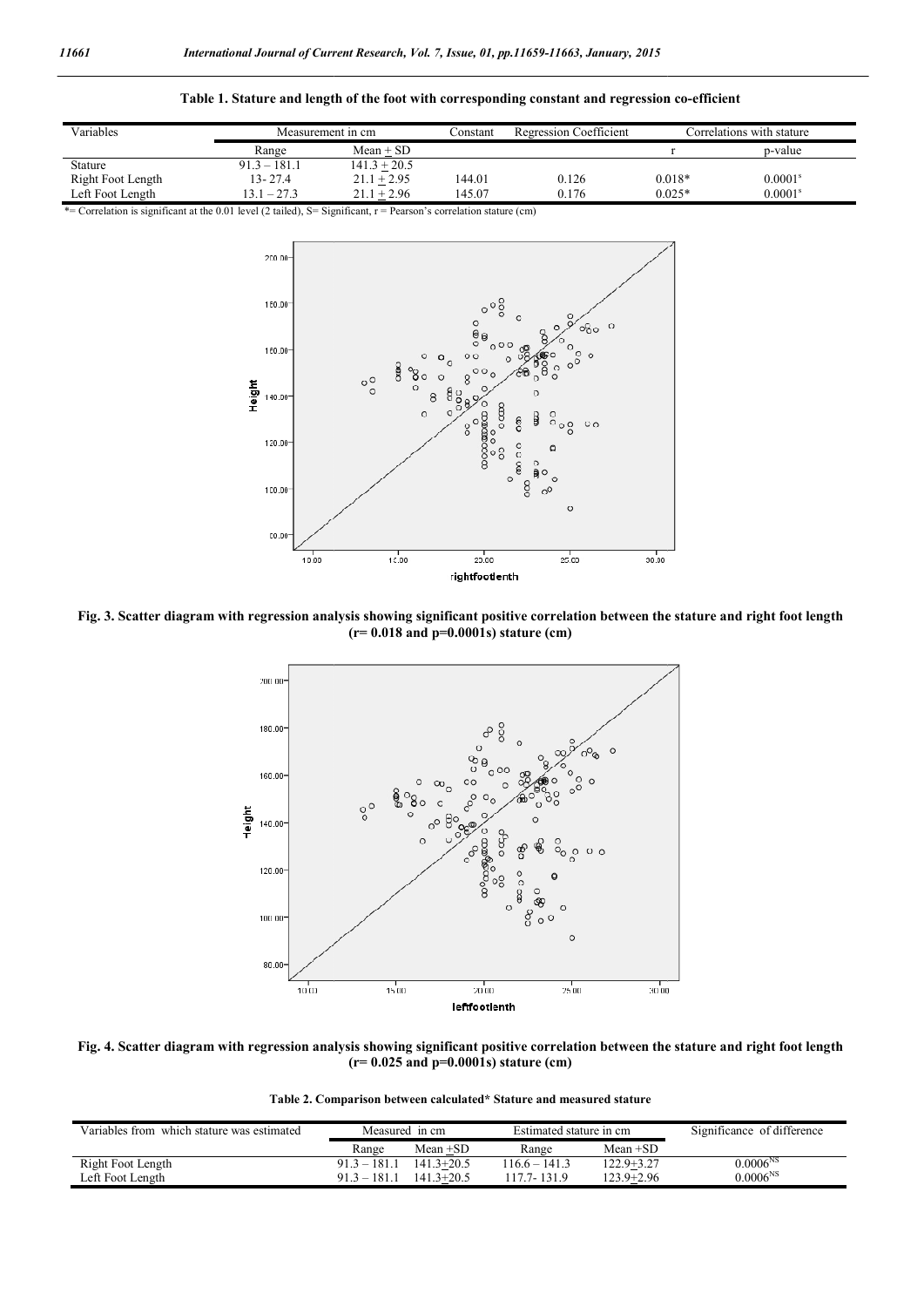The length of the foot of the respondents of right side ranged between 13 and 27.4 cm where as the length of the left side ranged between 13.1 and 27.3 cm. The right foot length showed a significant positive correlation ( $r = .018$ ,  $p=0.0001s$ ) with the stature (Fig 3). The left foot length also showed a significant positive correlation ( $r = .025$ ,  $p = 0.0001$ s) with the stature (Fig 4). The constant and regression co-efficient value regarding right foot length was 144.01 and 0.126 respectively and left foot length was 145.07 and 0.176 respectively for estimating the stature. The regression equations for estimation of stature from right foot length (RFL) and left foot length (LFL) were 144.01+0.126 x RFL and 145.07 + 0.176 x LFL respectively.

Table 2 shows the range and mean of calculated stature (+SD) from foot length with the difference with the measured stature with level of significance. Significance of difference was tested using the two sample Z test at 5%level of significance (p=0.05). No significant difference was found between the measured and calculated stature from the foot length. The result indicated the effectiveness of the regression equation of estimating stature from foot length.

### **DISCUSSION**

Our study was conducted on a population group where students studying in the schools of Narketpally, District Nalgonda state Telangana belonging to various religious and regions were studied. We devised the linear regression equations as well as multiplication factors for estimation of stature from foot length in both the genders. In this study foot length is found to be good parameter for predicting stature in both the genders. The linear regression equation derived from foot length for estimation of stature showed a statistically significant relationship in both the genders.

Macdonnel (1901) studied 3000 English criminals and derived regression formulae for estimation of stature from foot length,  $166.457 + 4.031$  (foot-25.688) +/- 2.9 cms. However, sex and side was not been given due consideration in this study. Krishnan (2007) (Kewal Krishan, 2007) concluded that the dimensions of hands and feet can provide good reliability in estimation of stature. Qamra *et al.* (1986) suggested that a true relationship existed only between foot length and stature, and the relationship in other combination of variables was affected to a great extent by foot length alone. Kanchan *et al*. (2008) examined the relationship between stature and foot dimensions among 200 (100 males and 100 females) Gujjars (North Indian community). They devised linear and multiple regression equations for estimating stature using foot dimensions.

Zeybek *et al*. (2008) developed formulae for estimation of the stature and gender through foot measurements. They derived multiple regression formulae for stature estimation and logistic regression analysis for gender estimation using foot measurements. Gordon *et al*. (1992) estimated stature from foot dimensions and models containing both foot length and foot breadth were found to be significantly better than those containing only foot length. Nishat Ahmed Sheikh *et al.* (2014) estimated stature from forearm length, the ratio fall between 3.49 and 3.88 for boys with a mean of  $3.67$  and SD + 0.090;

and between 3.45 and 3.88 for girls with a mean of 3.68 and SD 0.093. The stature had been found to have significant positive correlation with the length of right and left foot. Whether the regression equation was effective in estimating stature from the foot length, the estimated values were compared with the measured values. No significant difference was found between the measured and estimated stature. From this result inference could be drawn that the stature of an individual can be estimated from the right and left foot length. This method of stature estimation can be used by law enforcement agencies and forensic scientists. The only precaution which must be taken into consideration is that these formulae are applicable to the population from which the data have been collected due to inherent population variations in these dimensions, which may be attributed to genetic and environmental factors like climate, nutrition etc. The results obtained in our study correlates with the previous studies.

#### **Conclusion**

The present study concludes that foot measurements have a strong relationship with stature; hence, the stature of an individual can be successfully estimated from the foot length regression model derived in the study. It is highlighted here that the findings of the present research apply to a very specific population and hence, should not be generalized. Researchers are encouraged to conduct similar studies in different population groups to look into the generation of additional standards which can further be used in the identification of individuals from human remains.

#### **Acknowledgements**

Many thanks to the Principals of Government Schools located in village Narketpally, District Nalgonda, State Telangana for allowing data collection. Thanks are also due to the subjects who have voluntarily contributed to the study.

#### **Ethical Approval**

Ethical approval taken from the Institutional ethics committee.

**Source of funding**: Nil

**Conflicts of Interest**: Nil

#### **Author Disclosures**

Authors have no conflict of interest. This study was a part of departmental research activities of Forensic Medicine at Kamineni Institute of Medical Sciences, Narketpally.

#### **REFERENCES**

- Abdel-Moneim, W.M., Abdel-Hady, R.H., Abdel-Maaboud, R.M., Fathy, H.M., Hamed, A.M. 2008. Identification of sex depending on radiological examination of foot and patella. *Am. J. Forensic Med. Pathol*., 2008, 29:136-140.
- Case, D.T. and Ross AH. 2007. Sex determination from hand and foot bone lengths. *J Forensic Sci.,* 52:264-270.